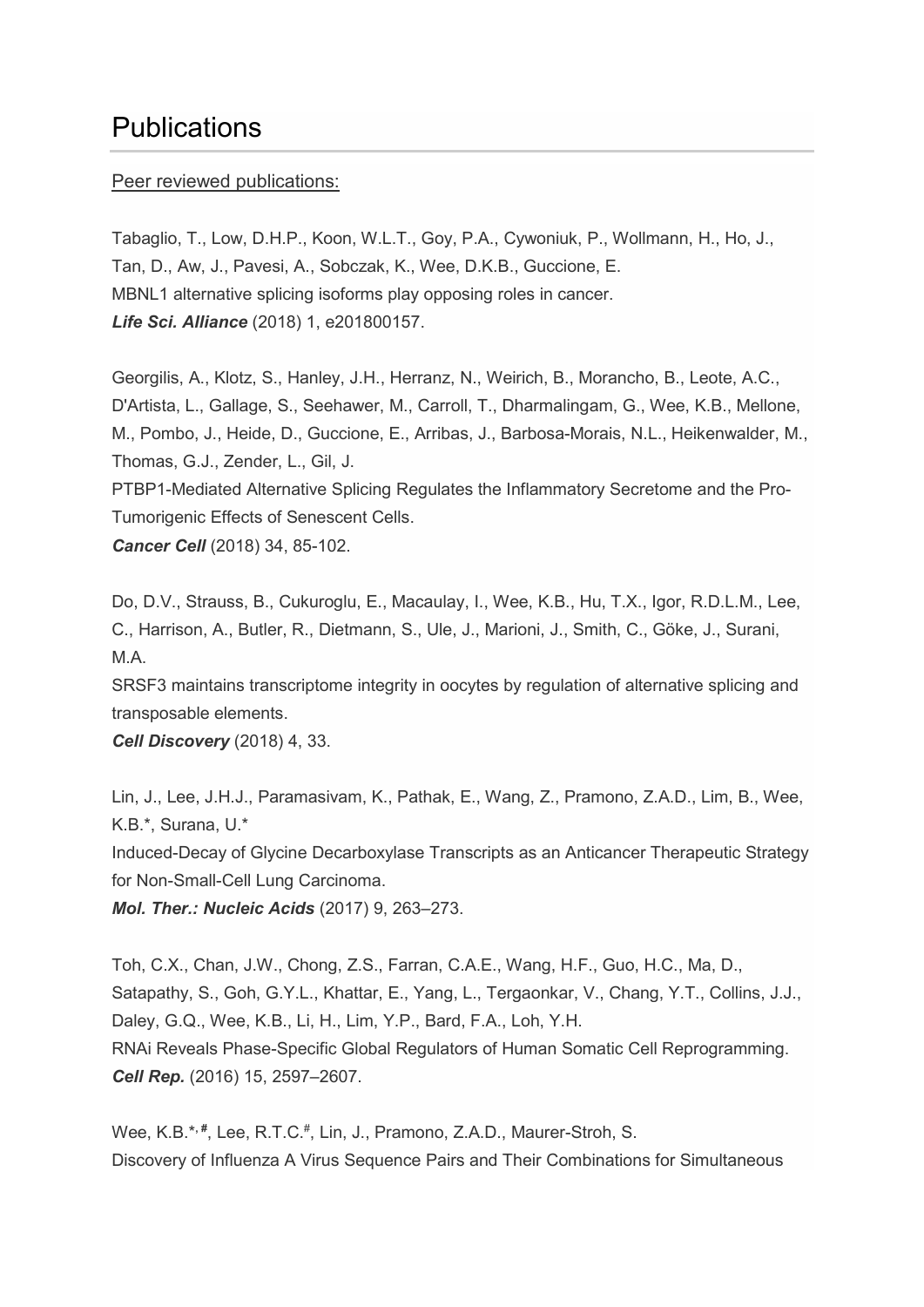Heterosubtypic Targeting that Hedge against Antiviral Resistance. *PLoS Comput. Biol.* (2016) 12, e1004663.

Koh, C.M., Bezzi, M., Low, D.H.P., Ang, W.X., Teo, S.X., Gay, F.P.H., Al-Haddawi, M., Tan, S.Y., Osato, M., Sabò, A., Amati, B., Wee, K.B., Guccione, E. MYC regulates the core pre-mRNA splicing machinery as an essential step in lymphomagenesis. *Nature* (2015) 523, 96–100.

Pao, P.W., Wee, K.B., Yee, W.C., Pramono, Z.A.D. Dual masking of specific negative splicing regulatory elements resulted in maximal exon 7 inclusion of *SMN2* gene. *Mol. Ther.* (2014) 22, 854–861.

Pramono, Z.A.<sup>#</sup>, Wee, K.B.<sup>#</sup>, Wang, J.L., Chen, Y.J., Xiong, Q.B., Lai, P.S., Yee, W.C. A prospective study in the rational design of efficient antisense oligonucleotides for exon skipping in DMD gene. *Hum. Gene Ther.* (2012) 23, 781–790.

Wee, K.B.\*, Yio, W.K., Surana, U., Chiam, K.H. Transcription factor oscillations induce differential gene expressions. *Biophys. J.* (2012) 102, 2413–2423.

Wee, K.B., Surana, U., Aguda, B.D. Oscillations of the p53-Akt network: implications on cell survival and death. *PLoS One* (2009) 4, e4407.

Wee, K.B., Pramono, Z.A., Wang, J.L., MacDorman, K.F., Lai, P.S., Yee, W.C. Dynamics of co-transcriptional pre-mRNA folding influences the induction of dystrophin exon skipping by antisense oligonucleotides. *PLoS One* (2008) 3, e1844.

Wee, K.B., Aguda, B.D. Akt versus p53 in a network of oncogenes and tumor suppressor genes regulating cell survival and death. *Biophys. J.* (2006) 91, 857–865.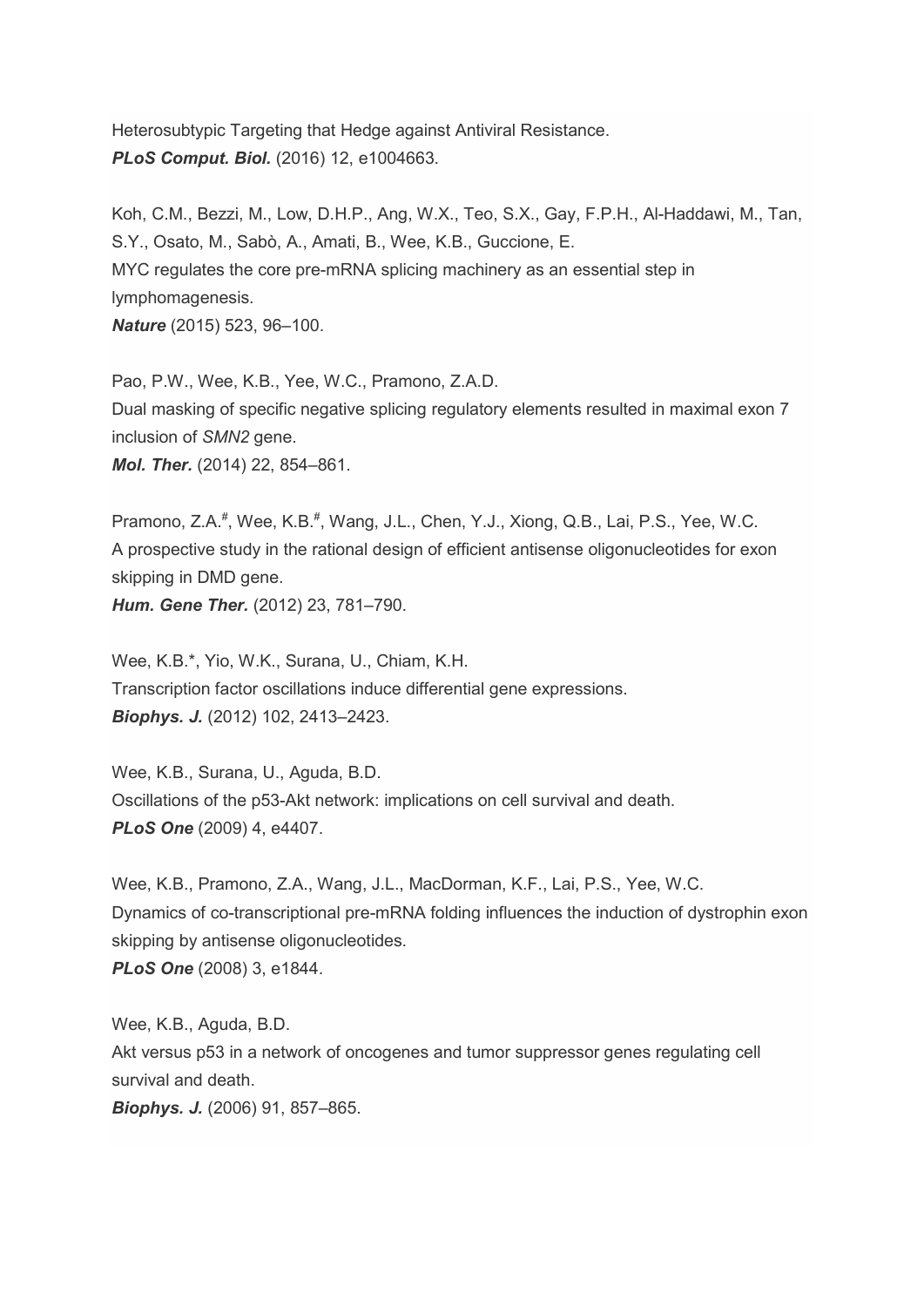Goryachev, A.B., Toh, D.J., Wee, K.B., Lee, T., Zhang, H.B., Zhang, L.H. Transition to quorum sensing in an Agrobacterium population: A stochastic model. *PLoS Comput. Biol.* (2005) 1, e37.

### Patents filed:

Wee, K.B. Method For Screening Splicing Variants Or Events. **WO 2019/032054 A1.**

Guccione, E., Wee, K.B., Bertoletti, A. Modifying T lymphocytes function with Antisense Oligonucelotides (ASOs) for personalized immune therapy.

**SG Patent Application No.: 10201705285S.** *Exclusive licensed on 14 Sep 2018.*

Surana, U., Wee, K.B., Lin, J., Lim, B.

Steric hindrance antisense oligonucleotides (shAONs) targeting glycine decarboxylase (GLDC) expression as drug candidates for non-small cell lung carcinoma (NSCLC) and other cancers.

# **SG Patent Application No.: 10201609048R.**

Guccione, E., Wee, K.B. Method of Treating Cancer by Antisense Oligonucleotide Targeting PRDM15. **WO 2018/044239.**

Pramono, Z.A., Yee, W.C., Lai, P.S., Wee, K.B. Antisense oligonucleotides and uses thereof. **WO 2011/078,797.**

# Trade-secrets lodged:

Wee, K.B.

Methods for the rational design of highly efficacious steric hindrance antisense oligonucleotides (stAONs) for the specific modulations of RNA. **IHPC/Z/09979 (2017).**